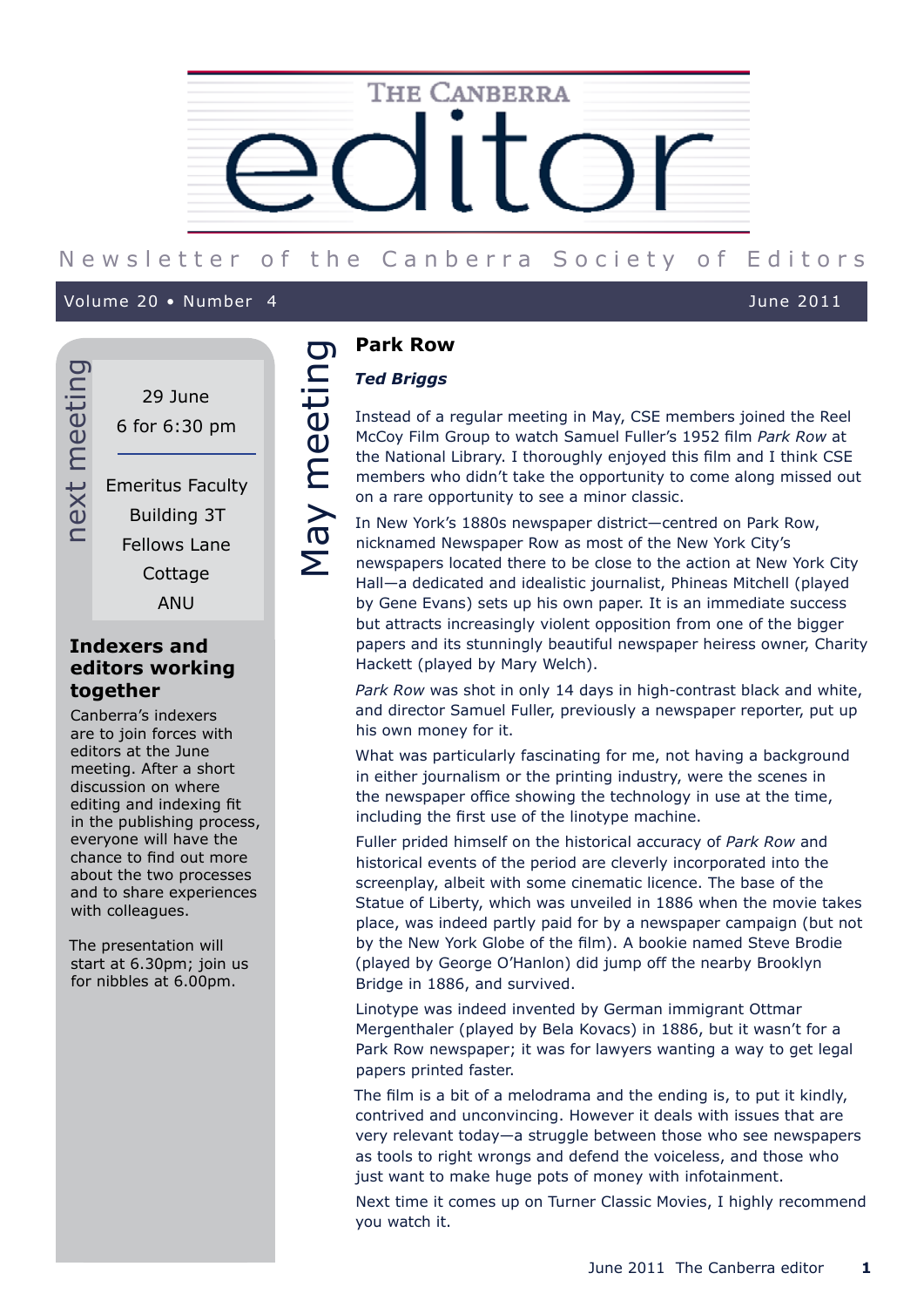### **President**

Your committee

Cathy Nicoll 6259 2984 Cathy.Nicoll@atrax.net.au

**Vice-president** Claudia Marchesi cmarchesi@netspeed.com.au

# **Immediate past president** Ted Briggs 6161 4924 0407 018 433 tedbriggs@grapevine.com.au

**Secretary** Eris Harrison erisjane@bigpond.net.au

**Treasurer** Tracy Harwood 0402 627 530

tracyharwood@grapevine.net. au

**Public officer** Helen Topor 6131 6550 Helen.Topor@afp.gov.au

### **Training coordinator**

Martin Holmes 0431 268 948 Martin.Holmes-Forte@ bigpond.com

**Membership secretary** Vacant

**Web minder** Cathy Nicoll

### **Newsletter**

Editor: Kerie Newell kerie1@optusnet.com.au Copyeditor: Megan Cope Proofreader: Martine Taylor Design: Hilary Cadman

### **Meeting coordinator** Kerrie Hayes Kerrie.Hayes@health.gov.au

**Catering coordinator** Vacant

### **IPEd**

Accreditation Board Delegate: Kirsten McNeill kirsten.mcneill@apricotzebra. net.au Delegate: Ted Briggs

### **Committee members**

Martin Blaszczyk Gil Garcon Dallas Stow Damaris Wilson

# *Cathy Nicoll*

Welcome back to our regular newsletter schedule. I would like to thank everyone for their patience as we have dealt with a few production problems in the past couple of months.

One ongoing item is the matter of membership fees. With the newsletters being late, we have not been able to advertise the motion as well as we would have liked. Under the constitution we have to hold it over until this general meeting coming. Otherwise we will wait until the AGM. The society's finances will survive, albeit at a slightly lower level than would otherwise be the case. It will eventually have to be dealt with, though.

The IPEd conference is coming up in a few months. If you haven't yet registered, there is still time. These conferences are generally worth the investment of the time and money. At the least it is an opportunity to stay in touch with wider industry trends and to meet editors working in other parts of Australia. The deadline for earlybird registration is 20 June and you can register via the IPEd website.

I would like to welcome four new members to the Society – Kerrie Hayes (associate), Maree Petersen, Roslyn Mertin and Sarah Cameron (full).

**2** Canberra editor and the context strength of the Canberra editor and the Canberra editor and the Canberra editor and the Canberra editor and the Canberra editor and the Canberra editor and the Canberra editor and the Ca Finally, Ara is not able to continue in his role as membership secretary. To my mind, this is an important and interesting position as it is often the first point of contact for prospective members. The main responsibility is to accept membership applications and recommend to the committee whether they be accepted. People have done it in different ways over the years, and so you can shape the job to suit your own commitments. We're also looking at automating some aspects of it a bit in the next few months. Please get in touch if you think you can take on the role.

The next meeting is a joint meeting with the indexers. It should be an interesting night. if you have an interesting anecdote about the challenges of editing, then please come along and share it with us. One aim of the night is to tell editors and indexers about some of the more challenging aspects of our professions and how we deal with them. We hope to see you there.

# **Limited (www.iped-editors.org): May–June 2011** *Ed Highly*

The IPEd Council met twice over this period; both times by teleconference. One of the main topics on the agenda of 15 May was planning for the new financial year, which is almost upon us. The Council has a diverse program of activities scheduled for 2011–12, some of which are summarised below.

# *Communication and professional development*

These are areas requiring urgent and strong attention. The societies and, to some extent their members, know each other, but it is clear to the Council that, to raise the profile of the profession, we need to forge stronger links with the publishing industry. This will be a major effort during the year, primarily through liaison and cooperation with the Australian Publishers Association (APA) which, like our societies, has a strong training and professional development program, aspects of which will be of interest to many members. Important too, of course, is that the APA has its finger on the pulse of the industry.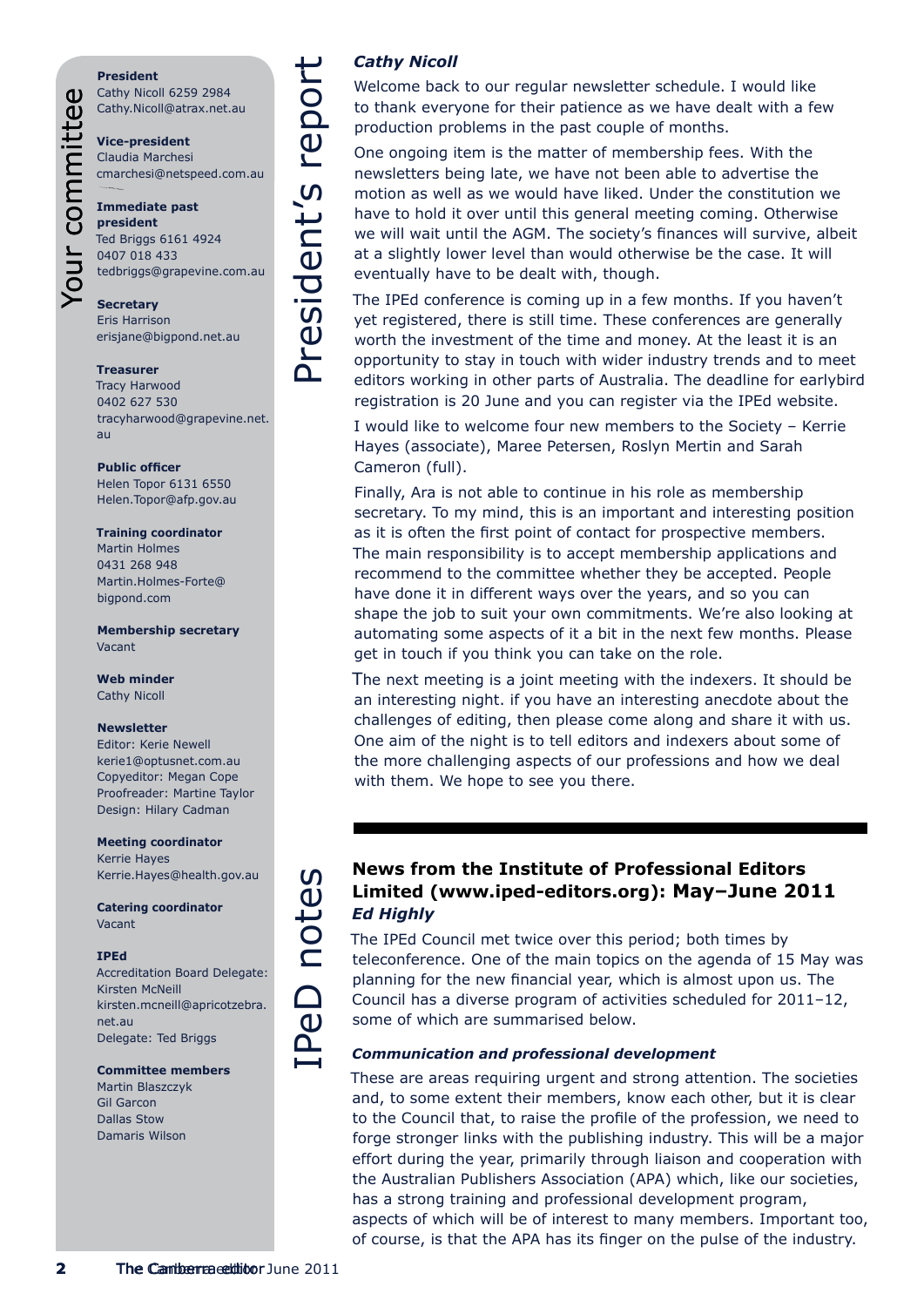Unless we make a real effort, editors will remain largely invisible players in the publishing chain. IPEd was recently asked by the Copyright Agency Limited (CAL) to complete a survey of opinions on the likely effects of e-books on the industry. The questions asked were similar to those in the Book Industry Strategy Group (BISG) survey on the same topic carried out earlier in the year. But, as with the BISG survey, 'Editors' was not one of the many specific categories to be nominated by respondents. Why is it that 'Editors' seem to have lower status—sorry, no status in some quarters—in the publishing business than photographers, illustrators, journalists, designers and Uncle Tom Cobley and all? We know how important we are.

The first episode of IPEd's 'transportable training' scheme will be aired soon. With IPEd support, a course on 'Advance Microsoft™ Word', first held in Victoria, is being planned for WA for the benefit of our colleagues. Members in SA also want to have this course run for them.

# *Accreditation*

Promotion of the national accreditation scheme will be another high-priority activity in the year ahead. IPEd has now run three accreditation exams, the latest on 21 May, and by the end of June there should be well over 200 AEs across the country. But, from the first to the third exam, the number of registrants has fallen, and we wonder why, as there are still well over 1,000 society members who have not yet sought accreditation.

One reason might be that many editors are not taking the exam because they are primarily onscreen editors, no longer attuned to paper-and-pen work. To try to determine if that is so, and as a first step to gauging the wider views of the members of Australian societies of editors about the next stages of the national accreditation scheme, a discussion paper has been prepared by Rosemary Luke (IPEd Council Chair), Pam Peters (NSW Councillor) and Julie-Anne Justus (Accreditation Board Chair). This will be sent to societies in the near future, with an associated survey of all members, seeking responses to the questions the survey raises. Keep an eye out for these documents in your society's newsletter, website and IPEd's website.

Another objective of the Council for the next exam will be to widen the catchment of potential candidates. In each of the three exams held so far there has been a small percentage of candidates who are not members of one of the Australian societies. Extending the range of the accreditation scheme can only benefit the profession and the societies.

## *Standards*

The *Australian Standards for Editing Practice* (ASEP) are sorely in need of revision to take account of massive changes in editorial and publishing procedures that have occurred since they were first published in 2001. The task is difficult in a rapidly changing landscape for editors and, indeed, has been underway for some time. The aim is to finish the job this year, with the product being strongly influenced by, among other things, the outcome of the exam survey mentioned earlier.

## *Other news*

## *Members-only website forum*

Traffic on the IPEd website is steadily increasing. A members-only area of the site is now open, and all members of the SA, WA and Tasmanian societies have agreed to sign up to join the area. Individual paid-up members of a society of editors who wish to do so should send a request via the 'Contact us' link on the home page. Recently implemented on the members-only area is a forum where editors can tap into the collective wisdom and experience of their colleagues for advice on points of grammar, style, syntax, lexicology or whatever, or maybe just get a conversation going on a topic of editorial interest.

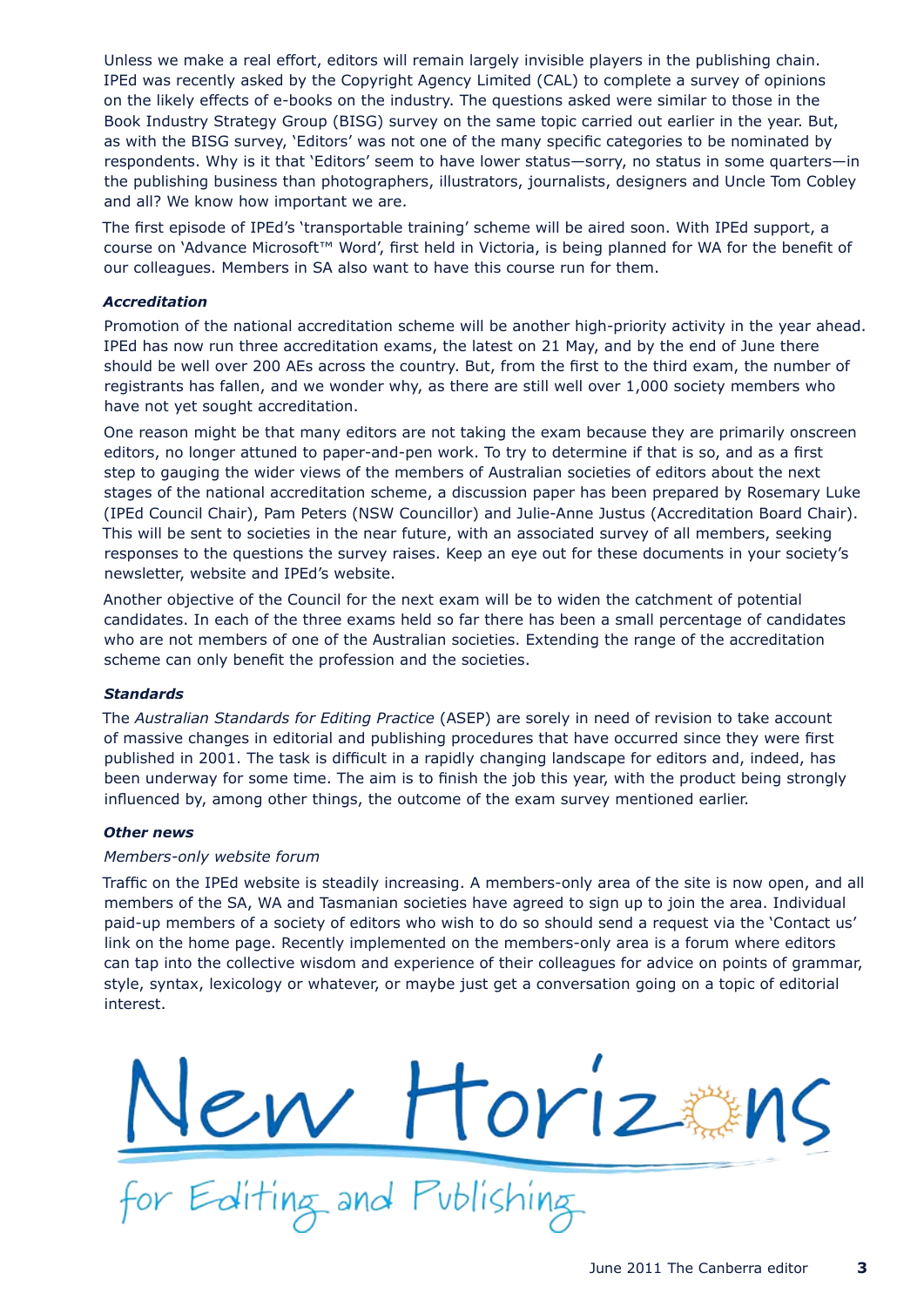# **News from the Institute of Professional Editors (continued)**

# *4th National Conference*

You can keep abreast of the evolving program for the 5th IPEd National Editors Conference, 7–9 September 2011, hosted by the Society of Editors (NSW), at <editorsnsw.com/conference2011. htm> or via the IPEd website.

Exciting news is that, thanks to a generous grant from the CAL Cultural Fund, the organisers are able to offer bursaries to four emerging editors from all parts of Australia to attend the conference. Applications have been invited from emerging editors who have a particular interest in conference program items such as the presentations on Indigenous editing mentorship. Indigenous editors especially are encouraged to apply for a bursary. Two of the four bursaries are available for editors participating in the State Library of Queensland's *kuril dhagun* Indigenous Editing Mentorship program.

# *Beatrice Davis Fellowship 2011–12*

Jane Morrow is the winner of the 2011–12 Beatrice Davis Editorial Fellowship. The award was announced on 19 May at an event during the Sydney Writers' Festival. Jane has 12 years' editorial experience specialising in illustrated non-fiction, working for Penguin (on Lantern, Viking and Penguin lists), Elwin Street (London) and HarperCollins. The fellowship will enable her to spend three months in the USA in multinational and smaller publishing houses and with a literary agency to research how US editors of illustrated books adapt their practices to publish in digital and print form. In her research, Jane will concentrate on adaptations in digital publishing, especially in the field of illustrated books.

IPEd sponsors the Beatrice Davis Fellowship on behalf of its members, the Australian societies of editors.

\* \* \* \* \*

Just to wind up these notes, can I acknowledge that it is not unknown to get news of society members asking what IPEd is actually doing, if anything, or complaining about a perceived lack of progress. I suggest that such sceptics examine the evidence, which indicates that there has been quite remarkable progress in the only just over three years since IPEd was established. The development and running of three accreditation exams is, by itself, a major achievement and, indeed, accreditation was the primary, but not the only, reason that a majority of members in all the societies voted to establish the IPEd. Consider, too, all the other matters that are covered in these regular reports to members.

Furthermore, keep in mind that all IPEd's Councillors and Committee Convenors are volunteers with day jobs. Many have been serving the profession through the Institute and its predecessors for many years. Some of them need a break and the Council needs new blood. Think about it.

# *Hilary Cadman*

# *Shortcuts*

**Shortcuts and Quick Parts**<br> **EXECUTE:**<br>
Shortcuts<br>
Shortcuts can be great timesavers. M<br>
CITRL+C) and pasting (CTRL+V), and<br>
underlined (CTRL+U).<br>
A shortcut that I recently discovered<br>
the current MS Word document with<br> Shortcuts can be great timesavers. Most people are familiar with those for cutting (CTRL+X), copying (CTRL+C) and pasting (CTRL+V), and those for making text bold (CTRL+B), italic (CTRL+I) or underlined (CTRL+U).

 A shortcut that I recently discovered, and now use all the time, is CTRL+W. Its function is to close the current MS Word document without shutting down the whole program—something that is all too easy to do when only one document is open in Word. The shortcut is much quicker than the alternative of clicking on the Word 'key' in the top left-hand corner and then moving the cursor down to the 'Close' function.

Shortcuts can also be useful when applying styles. For example, CTRL+SHIFT+N converts text to 'Normal' style. It is easy to assign a shortcut key to a frequently used style, by going into the 'Modify…' dialogue box and clicking on 'Format' and then on 'Shortcut key…'. For example, I have assigned shortcuts to the styles I use for tables and bullets.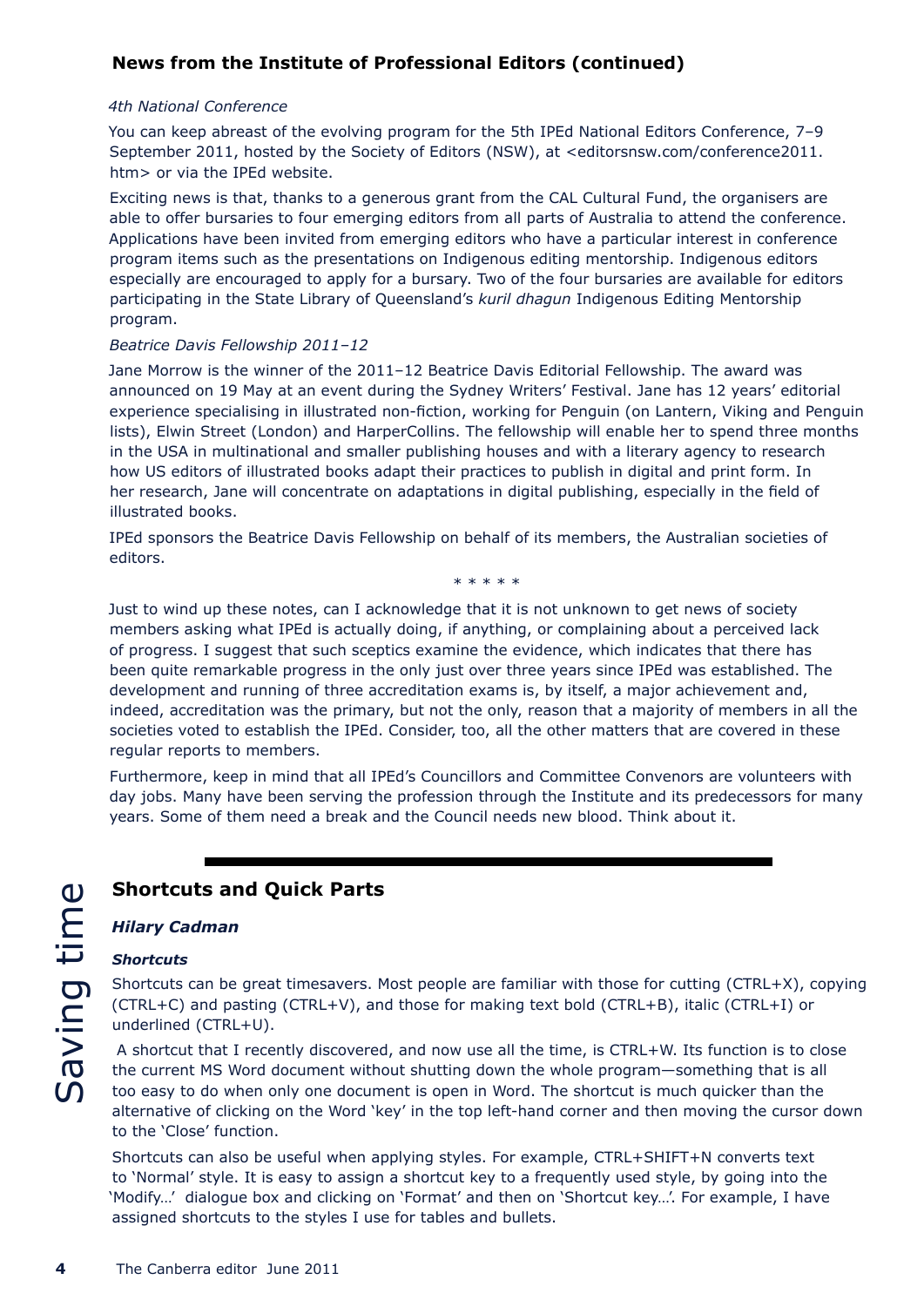The Microsoft website has a full list of the default shortcuts (just search for 'List of Word shortcuts'). A hazard of making your own shortcuts is that, if you don't use them for a while, you may forget which keys you assigned. Happily, there's a solution to this problem. You simply click on 'Macros' (which is in the Developer tab in the ribbon versions of Word—2007 and 2010), then go to the 'Macros in:' box and click on 'Word commands' in the dropdown list: this will provide a list of macros that includes one called 'ListCommands', as shown below. Clicking 'Run' will generate a list of the Word shortcuts.

| Macros                                                         | 9<br>$\Sigma$  |
|----------------------------------------------------------------|----------------|
| Macro name:                                                    |                |
| ListCommands                                                   | Run            |
| LicenseVerification<br>LineColorPicker<br>LineDown             | Step Into      |
| LineDownExtend<br>LineSpacing                                  | Edit           |
| LineUp<br>LineUpExtend<br>ListCommands                         | Create         |
| ListIndent<br>ListOutdent                                      | <b>Delete</b>  |
| LoadOssThemeFromTemplate<br>LockDocument                       | Organizer<br>٠ |
| Word commands<br>Macros in:                                    |                |
| Description:                                                   |                |
| Create a table of Word commands, with key and menu assignments |                |
|                                                                | Cancel         |

# *Quick Parts*

The Quick Parts function, found under the 'Insert' tab, is one of the most useful additions to the ribbon versions of Word (this feature was known as AutoText in earlier versions of Word). Hovering over the Quick Parts tab gives the following explanation of its function:

> Insert reusable pieces of content, including fields, document properties such as title and author, or any preformatted snippets you create.

I discovered this function when I took an advanced Word 2007 course, and now use it all the time. For example, I work on guidelines that include multiple recommendations distributed throughout the text; these recommendations are formatted as a table with particular colours and styles. In the past, when I needed to add a recommendation, I would find an existing one in the document, copy it, paste it in place and then modify it. Now, I simply store a blank recommendation table in Quick Parts, and with one click I can insert it in the document and then modify it.

Storing an element in Quick Parts is simple—highlight the text you wish to save, then go to Quick Parts and click on 'Save selection to Quick Part Gallery'.

The gallery can include multiple categories. For example, I store the recommendations table for my guidelines documents in a category I have created called 'Guidelines'. In that category, I also store other elements that occur repeatedly in those documents (e.g. questions contained within a box, with specific styles for the heading and the question). I have created a separate category, 'Business', to store elements such as my address, signature block and ABN.

The real advantage of Quick Parts is that the elements saved can include text, tables, images, fields and so on, and that it includes formatting. MS Office has an online article that clearly explains how to use Quick Parts and the benefits of doing so (http://tinyurl.com/3esqqzr).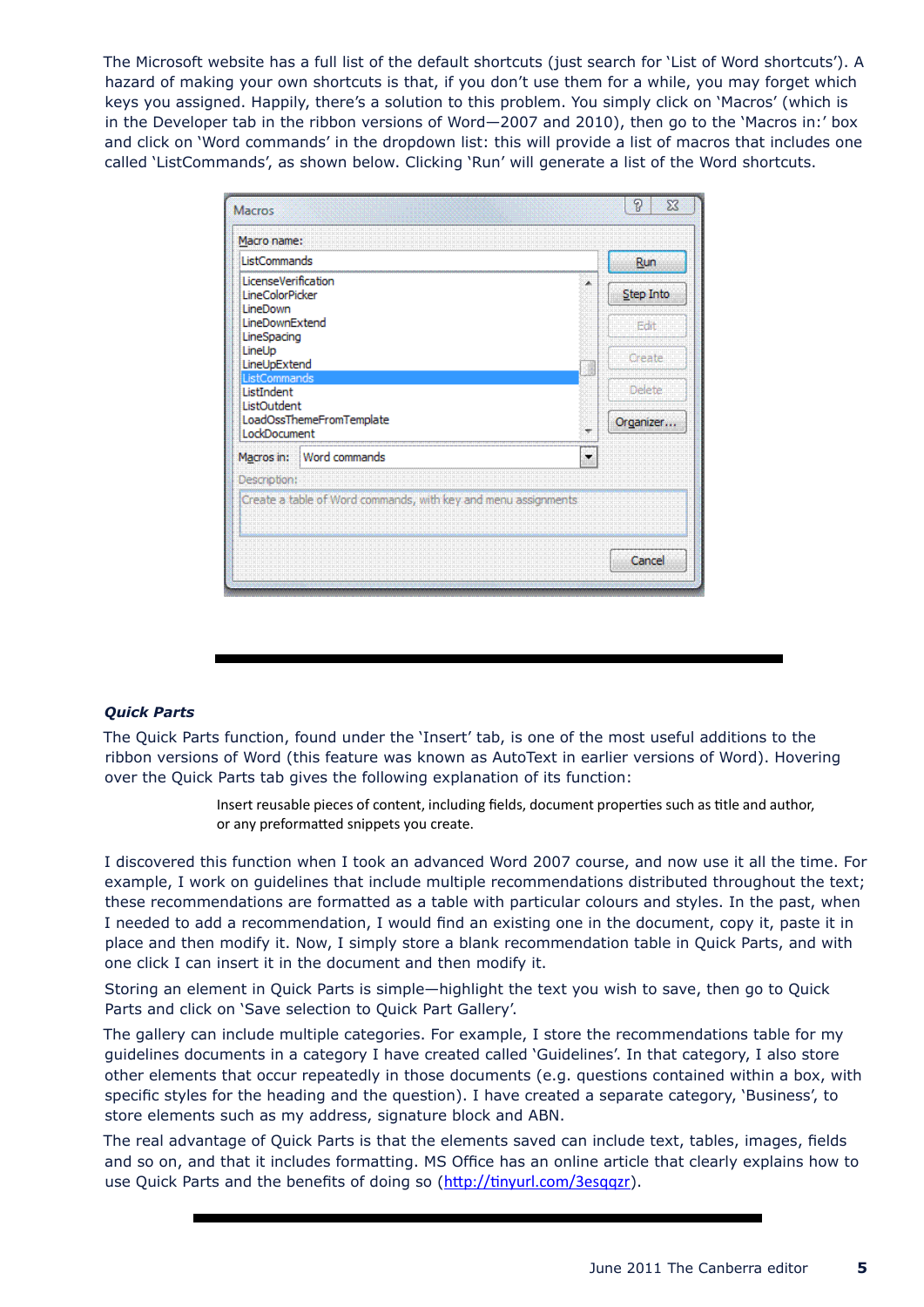# **Alphabet magic**

# *Peter Judge*

Magic? When you think about it, looking at a series of little marks (on paper or anywhere else) and turning them into meaningful sounds that you can hear in your imagination, or say out loud for others to understand, really is little short of magic. To be able to do it in English or most other languages with only 26 (give or take some) characters is even more magical, given the almost infinite number of words that these characters can build.

These thoughts were prompted by a recent episode in the SBS television program, *Coast* series 4, exploring the Irish coastline from Cork to Dublin. Shortly after leaving Cork, we are introduced to a stone marked with strange scratches, which we learn are letters in the ogham (or ogam) alphabet.

The image at left shows how the ogham consonants are inscribed; vowels are represented by similar notches. Most of the 400 or so known inscriptions are memorial stones, with the letters wrapped round the edge of the stone where the vertical line comes. They are commonly read from the bottom up on the left-hand edge, if necessary continuing along the top and then down the right-hand edge. Although most are in southeast Ireland, some ogham inscriptions are also found in Devon and Cornwall, in Wales and in Scotland.



I wondered where ogham fits into the ancestry of alphabets. The answer seems to be that it was an offshoot that led nowhere, and possibly not even a 'proper' alphabet. The earliest inscriptions are known from the 4th century CE, from the beginnings of Christianity in Ireland, and may have been a form of code, designed by the Irish to hide messages from those who could read the Latin alphabet. The Roman Empire, which then ruled over Britain, was a constant threat of invasion to Ireland. Later, when the Irish were themselves invading the western parts of Britain, they still might have wanted to keep communications secret from Romans or Romanised Britons.

With their straight lines ogham 'letters' are reminiscent of runes, but runes appeared independently



in Scandinavia and north Germany around CE 170, before the adoption of the Roman alphabet. They were derived from Old Italic scripts, and persisted for centuries, going through a number of modifications along the way. Hitler was fascinated by them—as witness the Schutzstaffel SS insignia, a pair of the runic *sigel* characters.

Our modern alphabet is generally said to have originated with the Phoenicians, but did they invent it from scratch or did they modify it from something older? Writing in the West was originally developed in the Tigris-Euphrates region around 3300 BCE for trade and taxes, so initially quite simple marks would suffice. The wedge-shaped impressions (cuneiform) left by cut reeds stabbed into soft clay gradually became sophisticated arrangements representing complex syllables. A youngster learning to write in cuneiform faced a ten-year struggle to remember the arrangements of wedges—long, short, up, down and oblique—making up some 900 signs that he then had to interpret differently in the Sumerian and Akkadian languages. But once mastered, he could use them to record poetry, stories or any other writings.

Around 2000 BCE the Egyptians had developed not just hieroglyphs but also a cursive form, hieratic, used for writing on shards of pottery and papyrus, and a simplified form ('lapidary'), used for carving some texts in stone. Hieroglyphs are a complex mixture of picture signs that may represent objects, or syllables, or individual sounds—letters. Other signs may be 'determinatives', so that a picture of writing implements next to a scroll meant *writing,* but next to a man meant *scribe.* In the classic era Egypt used around 700 hieroglyphs, but by the end (CE 400) this number had increased to 5000. And then fell out of use!

Immigrant workers, many them slaves but others educated to be scribes, trying to use hieroglyphs in their own languages, would find that the pictures and syllables didn't work as readily as the letters. Early Phoenician letters look remarkably like some of the Egyptian lapidary hieratic letters, in which a stylised picture stood for its initial – much as our children learn 'a' is for apple. An ox-head, *alep*, was 'a'; a symbol for a reed-shelter or house, *bayit* (later *bet*), was 'b'; a wavy line for water *mem*, became 'm'; and so on.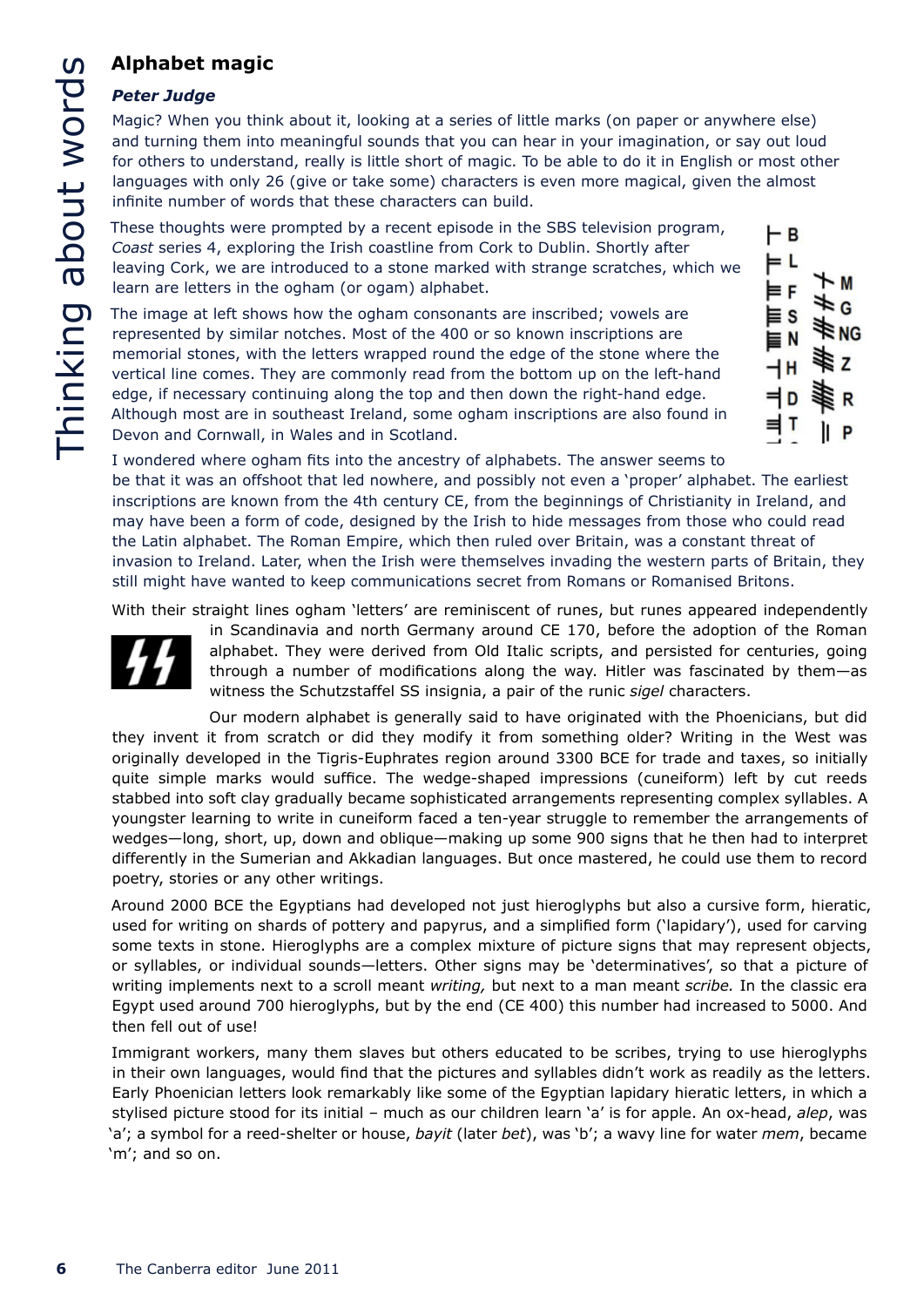But wait – *alep, bet* ... aren't these like our familiar Greek *alpha, beta*, from which the word 'alphabet' comes? Yes, and like the Hebrew letters *aleph, beth* and the Arabic *aif, ba.* The table below shows the first few letters of our alphabet with their ancestors (with a little imagination you can see the ox-head heading the Phoenician column). And so from Phoenician to Greek, and then to Etruscan and to Roman and to our modern alphabet.

| Phoenician Early Greek | Classical<br>Greek | Etruscan | Modern<br>Roman |
|------------------------|--------------------|----------|-----------------|
|                        |                    |          | Aa              |
|                        | B                  |          | вь              |
|                        |                    |          | Сc              |
|                        | △                  |          | Dd              |
|                        | Ε                  |          | Еe              |
|                        |                    |          | Fſ              |

The Hebrew and Arabic alphabets use letters that are quite unlike the Roman, but their consonants do the same job as ours. However, they don't have vowels, so that transcriptions of the sounds of Hebrew and Arabic may vary from one source to the next.

T E Lawrence (of Arabia) was his editor's despair, because he delighted in transcribing Arabic names differently from one page to the next – was it to be Jeddah or Jidda; Ruwalla or Ruwala or Ruala; Hosaita or Hoseita; Sherif Abd el Mayin or el Mein or el Mayein or el Muein? Lawrence simply replied: 'Good egg. All the same place/very fine camel/same person ...'

Our English alphabet does most things very nicely with 26 letters, but other alphabets comprise from 11 to over 70 letters, depending on the needs of the language. The Romans managed with only 23 letters (our 26, minus j, u and w). When Anglo-Saxons took over the Roman alphabet they added four more letters to deal with the new sounds (phonemes) in their language.

Our 26 letters have to cope with around 40 phonemes in modern English. This is why we need digraphs like 'th', 'sh' and 'ch', which in a language like Russian are represented by a single letter. Even the digraphs may have their ambiguities: is a 'th' to be pronounced as in 'the' or 'thin'? In Anglo-Saxon the word would have been spelt phonetically, using the letters *eth* ð and *thorn* þ.

Magic? Well, perhaps not exactly *magic,* but how we developed it and how we use it continue to amaze.

# Sources:

*The Cambridge Encyclopedia of Language*, David Crystal, CUP 1987. *αlpha βeta,* John Man, Bantam Books, 2000.

# *Martin Holmes*

The Australian Society of Technical Communicators is offering the following courses in the next few months. Members of the Canberra Society of Editors can attend at ASTC rates.

# *Writing skills for tenders and proposals*

Tuesday 7 June, 9.00 am – 5.00 pm; Eastlake Football Club, Oxley Street, Kingston; Presenter: Jill Nicholson

# Full details at http://www.astcnsw.org.au/conference/Workshop\_details/TenderWritingWorkshop.pdf.

# *Excel skills*

Saturday 23 July, 9.00 am – 5.00 pm; Eastlake Football Club, Oxley St, Manuka; Presenter: Brian O'Donnell

This course is for those who wish to brush up their Excel skills and discover ways Excel can be of use to a technical communicator. Brian is a technical communicator and a Canberra editor who has also worked for years with Excel and is often called upon for his expertise with it. For details and booking: http://www.astcnsw.org.au/conference/Workshop\_details/ExcelWorkshop.pdf

# *Three more workshops with Jill Nicholson*

The following workshops are presented by Jill Nicholson, who is well known for her work as a presenter of workshops on technical communication and has run them in Canberra and many other places for years. All three courses will be at the Eastlake Football Club, Oxley St, Manuka

- 1 day Technical writing skills. Wednesday 10 August, 9 am 5 pm
- $\cdot$  1/2 day The ten things you should know about indexing, Thursday 11 August, 8.30 am 12.noon
- $\cdot$  1/2 day The ten things you should know about editing, Thursday 11 August, 1 pm 4.30 pm

For details and a registration form of the above three visit http://www.astcnsw.org.au/conference/Workshop\_details/ThreeWorkshopswithJillN%20.pd

June 2011 The Canberra editor **7**